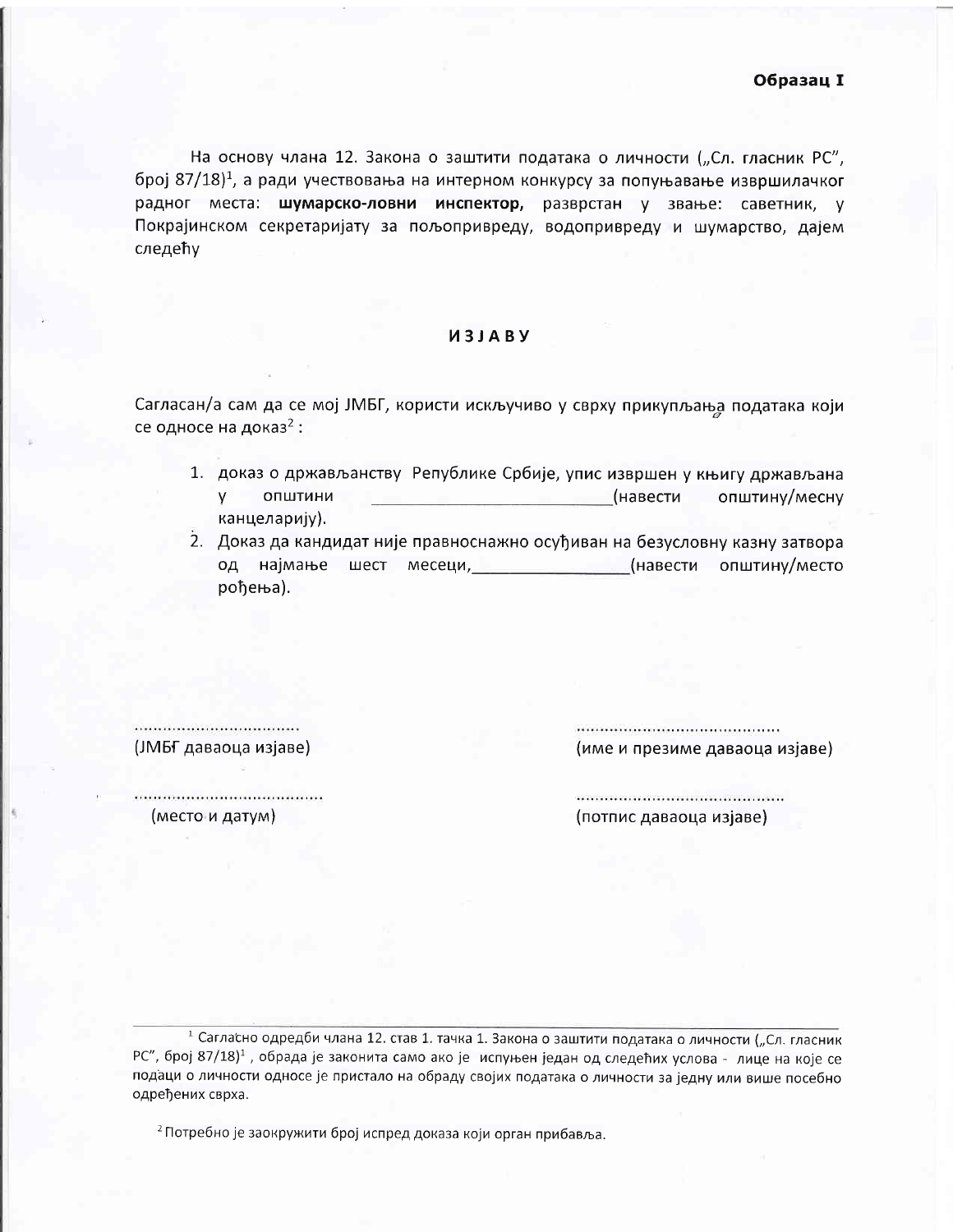На основу члана 103. став 3. Закона о општем управном поступку ("Сл. гласник РС", број 18/16 и 95/18-аутентично тумачење)<sup>1</sup>, а ради учествовања на интерном конкурсу за попуњавање извршилачког радног места: шумарско-ловни инспектор, разврстан у звање: саветник у Покрајинском секретаријату за пољопривреду, водопривреду и шумарство, дајем следећу

## *M3JABY*

Изјављујем да ћу сам/а за потребе поступка прибавити и доставити, до истека рока за подношење пријава на наведени јавни конкурс доказ<sup>2</sup>:

- 1. Оригинал или оверену фотокопију уверења о држављанству Републике Србије, не старије од шест месеци.
- 2. Оригинал или оверену фотокопију уверења МУП-а да кандидат није правноснажно осуђиван на безусловну казну затвора од најмање шест месеци - не старије од шест месеци.

.................................... (име и презиме даваоца изјаве)

(место и датум)

(ЈМБГ даваоца изјаве)

(потпис даваоца изјаве)

<sup>1</sup> Сагласно одредби члана 103. став 3. Закона о општем управном поступку ("Сл. гласник РС", број 18/16 и 95/18-аутентично тумачење), у постуку који се окреће по захтеву странке орган може да врши увид, прибавља и обрађује личне податке о чињеницама о којима се води службена евиденција када је то неопходно за одлучивање, осим ако странка изричито изјави да ће те податке прибавити сама. Ако странка у року не поднесе личне податке неопходне за одлучивање органе, захтев за покретање постука ће се сматрати неуредним.

<sup>2</sup> Потребно је заокружити број испред доказа који ће учесник конкурса сам прибавити.